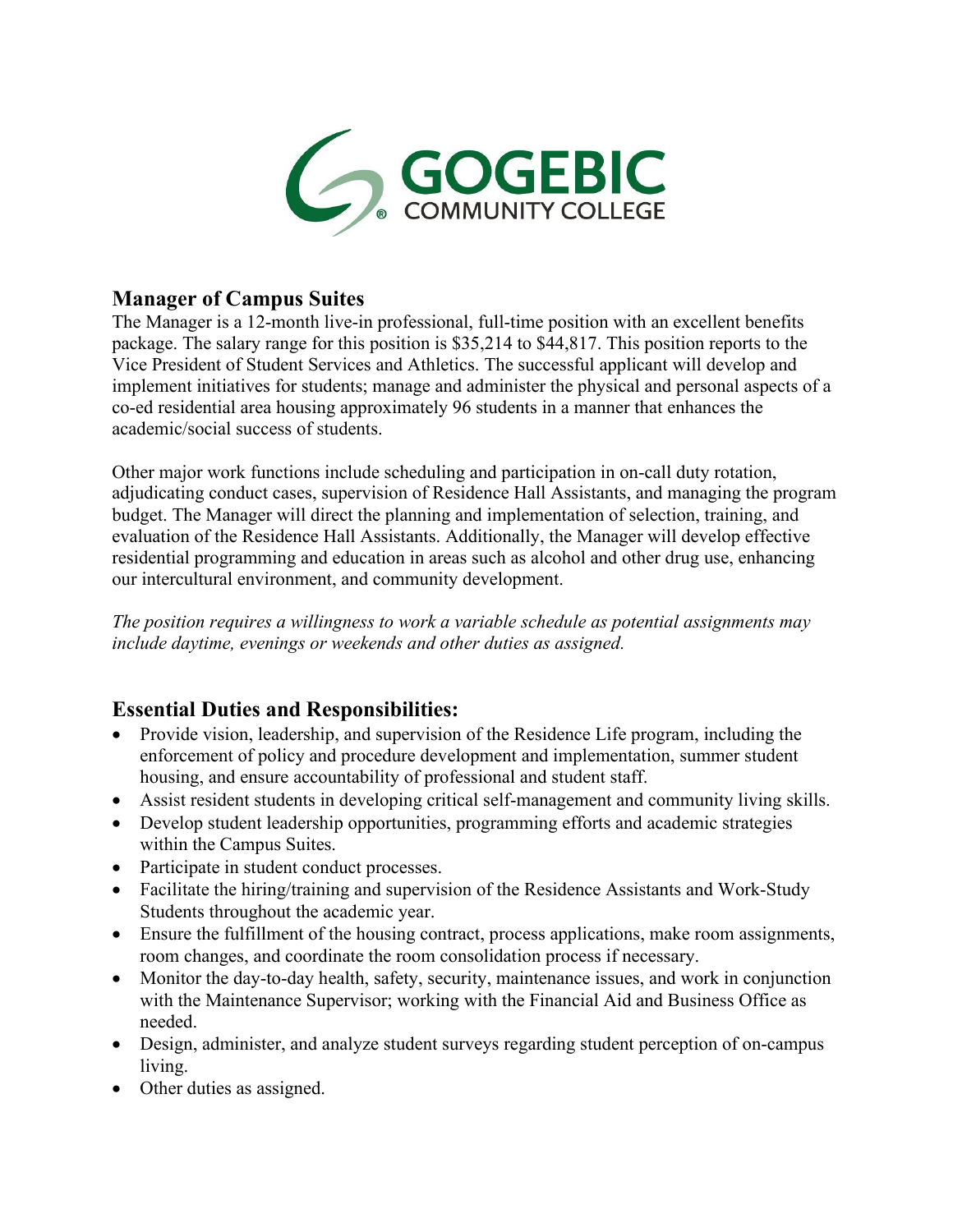# **Required Qualifications:**

- Associate degree required.
- A commitment and willingness to engage in complex diversity issues.

# **Preferred Qualifications:**

- Bachelor's degree.
- Experience in the higher education residential living environment.
- Demonstrated experience in at least one of the following areas: tutoring, mentoring, advising or other student support areas.

# **Ability To:**

- Oversee a comprehensive residence life program for a college.
- Be a team player and must possess strong interpersonal skills.
- Exercise initiative, good judgment, and independent decision making.
- Maintain a congenial, supportive, and accepting approach when working with students, faculty, and staff.
- Identify and respond to organizational needs and opportunities for improvement.
- Communicate clearly and concisely, both orally and in writing.

# **Knowledge Of:**

- Supervisory experience, including hiring and training practices, and employee evaluation.
- Experience with activity planning/programming/program development.
- Computers and applicable software applications such as word processing, spreadsheets, and databases.
- Pertinent regulations guiding the operations of the community living environment.

## **Physical Demands**

The physical demands described here are representative of those that must be met by an employee to successfully perform the essential functions of this job. Reasonable accommodations may be made to enable individuals with disabilities to perform the essential functions.

While performing the duties of this job, the employee is regularly required to sit and stand. The employee frequently is required to use hands to finger, handle, or feel; reach with hands and arms; and talk or hear. The employee is often required to stand and walk. The employee must regularly lift and/or move up to 10 pounds and occasionally lift and/or move up to 25 pounds. Specific vision abilities required by this job include close vision, and ability to adjust focus.

## **Work Environment**

The work environment characteristics described here are representative of those an employee encounters while performing the essential functions of this job. Reasonable accommodations may be made to enable individuals with disabilities to perform the essential functions.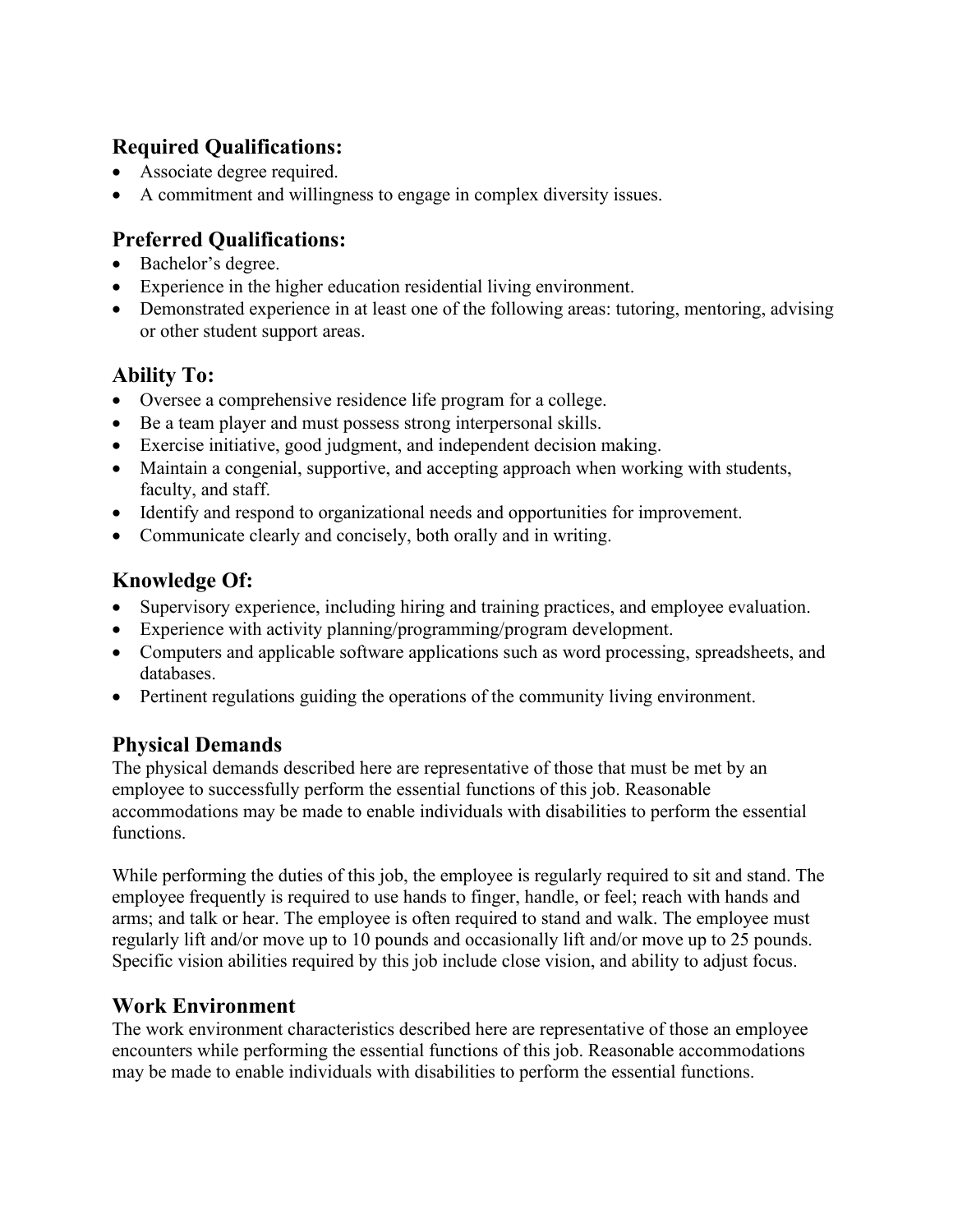While performing the duties of this job, the employee regularly works in indoor conditions. The noise level in the work environment is usually moderate.

#### *Don't just* **work** *here...* **Live** *here.*

#### **About Our College**:

Gogebic Community College is more than a place to work. It's a place to be.

As an Aspen Award finalist and the premier provider of quality two-year education in Michigan's Upper Peninsula, Gogebic employs a community college approach in delivering university-level quality.

Gogebic supports more than 1,000 students with small class sizes and an outcome focused philosophy.

Gogebic Community College's "Go BOLD" motto prescribes a dynamic environment in which students and employees alike are supported as they do great work, live adventurous lives, and build extraordinary futures.

#### **About Our Region**:

A few miles north of ordinary lies the Upper Peninsula's Gogebic region.

Amid nearly a million acres of natural beauty in the Ottawa National Forest, Gogebic is a wonderland for work and a paradise for play. Our dazzling region, known for world-class fishing, hiking, skiing, biking, snowmobiling and outdoor adventuring, represents one of Michigan's last unspoiled gems.

#### **A Bold Place to** *Work***…**

Gogebic is more than a community college… It's a college community—known for supportive leadership and dynamic, down-to-earth employees.

A community institution at the heart of our region's workforce, the College and its graduates uplift not only local economies, but those throughout Michigan, and beyond. Combining high standards with a "serving the top 100%" approach, Gogebic Community College is a place to make a stand for your career…and make a difference in the lives of students.

#### **A Bold Place to** *Ski…*

Gogebic Community College is the only college in the United States hosting an on-campus ski resort. Home to GCC's nationally renowned Ski Area Management program, the Mt. Zion Recreational Complex is a professionally managed and maintained public ski facility featuring a state-of-the-art lift and 300 feet of vertical.